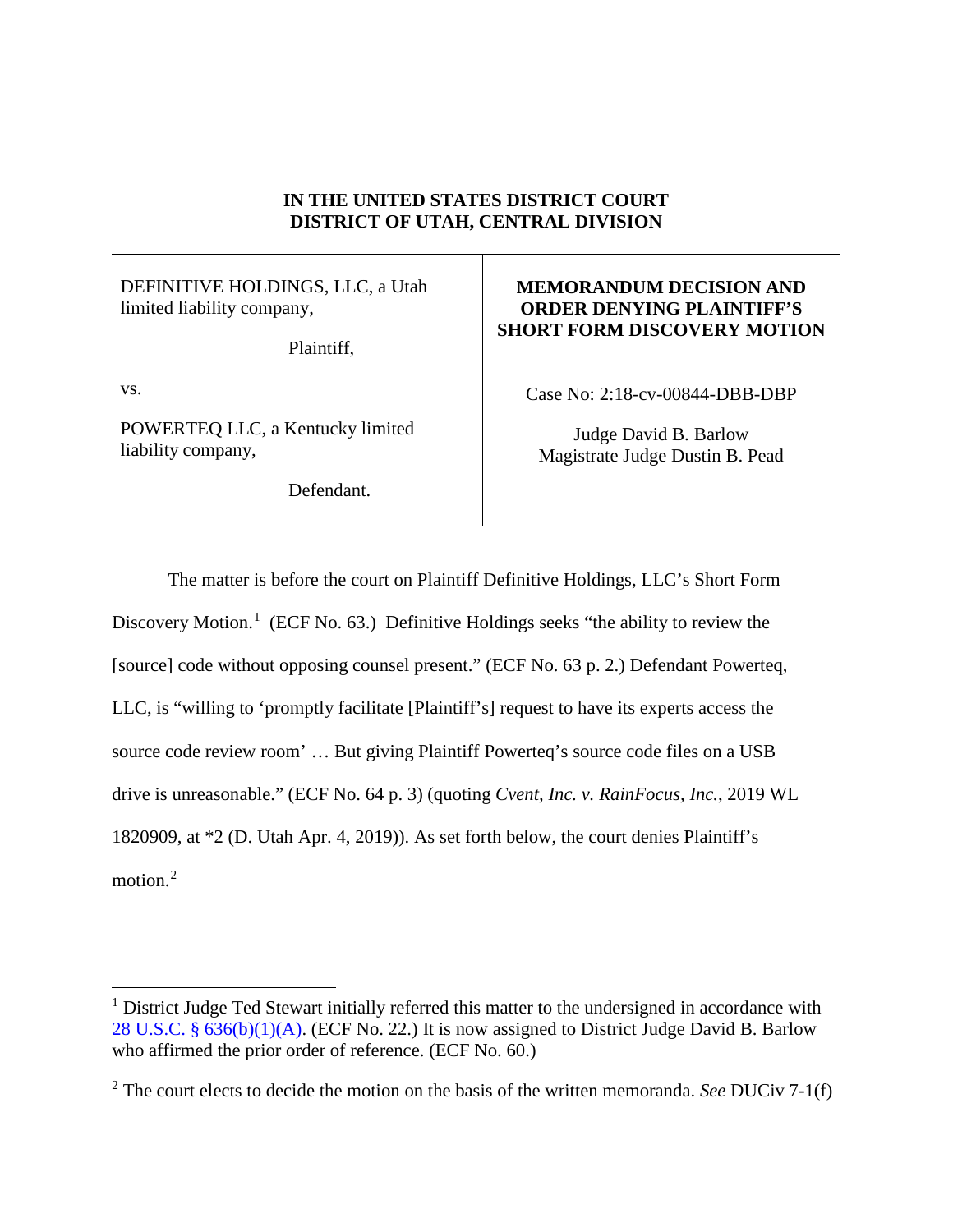As noted in prior orders, this is a software patent infringement case involving software in the electronic control unit vehicles. *See* Amended Complaint, [ECF No. 8.](https://ecf.utd.uscourts.gov/doc1/18314481387) The Protective Order in this case governs information produced in this action, designating information into protective categories such as Confidential Information – Attorneys Eyes Only and Confidential Information. *See* DUCivR 26-2(a), Protective Order available online at [https://www.utd.uscourts.gov/usdc-forms.](https://www.utd.uscourts.gov/usdc-forms) It also protects source code which is often "'a company's crown jewel, the shining star in the constellation of a computer program's intellectual property rights.'" *Raytheon Co. v. Cray, Inc*[., No. 2:16-MC-0898 DAK, 2017 WL](https://www.westlaw.com/Document/I1927a260e7ba11e681b2a67ea2e2f62b/View/FullText.html?transitionType=Default&contextData=(sc.Default)&VR=3.0&RS=da3.0&fragmentIdentifier=co_pp_sp_999_2)  [398362, at \\*2 \(D. Utah Jan. 30, 2017\),](https://www.westlaw.com/Document/I1927a260e7ba11e681b2a67ea2e2f62b/View/FullText.html?transitionType=Default&contextData=(sc.Default)&VR=3.0&RS=da3.0&fragmentIdentifier=co_pp_sp_999_2) aff'd, No. 2:16-MC-898-DAK, [2017 WL 823558 \(D.](https://www.westlaw.com/Document/I2bf6a2b0001011e781b2a67ea2e2f62b/View/FullText.html?transitionType=Default&contextData=(sc.Default)&VR=3.0&RS=da3.0)  [Utah Mar. 2, 2017\)](https://www.westlaw.com/Document/I2bf6a2b0001011e781b2a67ea2e2f62b/View/FullText.html?transitionType=Default&contextData=(sc.Default)&VR=3.0&RS=da3.0) (citation omitted).

Here, the parties have reviewed Powerteq's source code on two occasions both held at Powerteq's local counsel's office. In each instance "Powerteq's outside counsel 'drove' the laptop in response to verbal requests from [Plaintiff's technical advisor]." (ECF No. 63 p. 1.) According to Powerteq, Plaintiff has now "boldly asked for … complete copies of Powerteq's four source code files so it can review them at its leisure in a location it chooses without Powerteq's counsel present." (ECF No. 64 p. 2, Ex. A, Ohlms Decl. at ¶¶ 12-20.)

Attached to Plaintiff's motion is a proposed amendment to the protective order that would alter the production and reviewing of source code. (ECF No. 63-1.) It provides the following:

> d. Material designated as "SOURCE CODE – HIGHLY CONFIDENTIAL" shall be produced according to the following procedures:

i. Source Code shall be produced in the "native" electronic file format in which the Source Code is typically represented.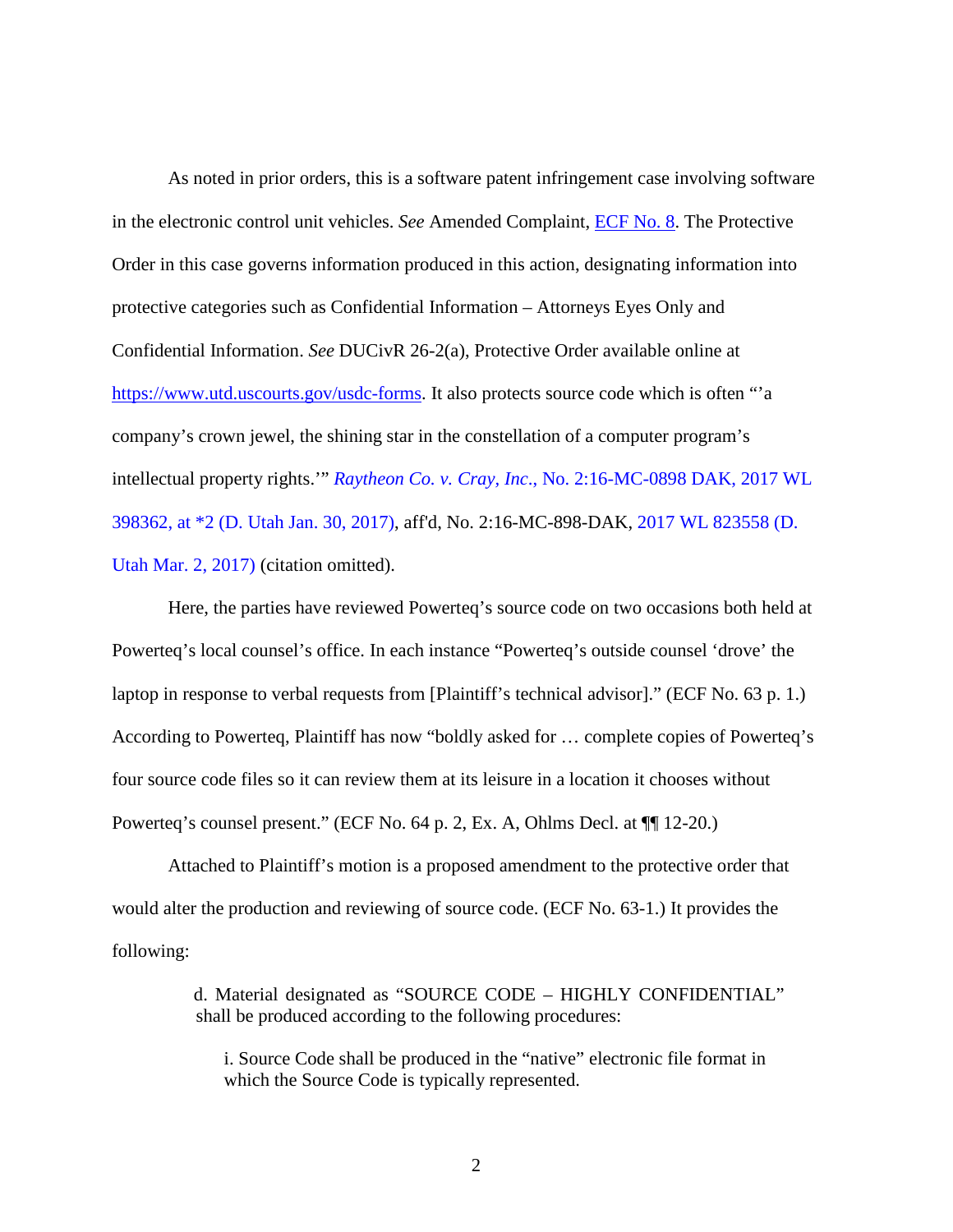ii. Source code must be stored and maintained by a receiving party in the United States at a location and in a secured, locked area that ensures that access is limited to the persons authorized under this Order.

iii. A producing party's Source Code files may only be transported by the receiving party on removable electronic media (e.g., a DVD, CDROM, flash memory "stick," or external drive) via hand carry, Federal Express or other similarly reliable courier.

iv. The receiving party may create and utilize a "working copy" of the Source Code on a non-networked computer. Otherwise, the receiving party shall not duplicate, in whole or in part, the produced Source Code, whether in paper or electronic form. The receiving party shall not print paper copies of any portion of the produced Source Code.

v. The receiving party shall maintain a log of (1) every individual who has inspected any portion of the Source Code in electronic form, and (2) the date and place of such inspection. The receiving party shall, upon request, provide a copy of this log to the producing party.

vi. The receiving party may request a pdf copy of limited portions of Source Code that are reasonably necessary for the preparation of court filings, pleadings, expert reports, or other papers, or for deposition or trial. The producing party shall produce all such requested Source Code in pdf form, including production numbers and the legend "CONFIDENTIAL INFORMATION – ATTORNEYS' EYES ONLY." If the producing party challenges the amount of Source Code requested, the parties will negotiate in good faith to resolve the dispute prior to raising the issue with the Court.

vii. The receiving party may make additional copies, including paper copies, of portions of Source Code provided in pdf form by the producing party, as described in the preceding subparagraph, but only if such additional copies are (1) necessary to prepare court filings, pleadings, or other papers (including an expert report), (2) necessary for deposition, or (3) otherwise necessary for the preparation of its case. viii. The receiving party shall treat all portions of Source Code provided in pdf form, and any copies thereof, with the same degree of security as it treats other "CONFIDENTIAL INFORMATION – ATTORNEYS' EYES ONLY" documents.

(ECF No. 63-1 p. 3-5.)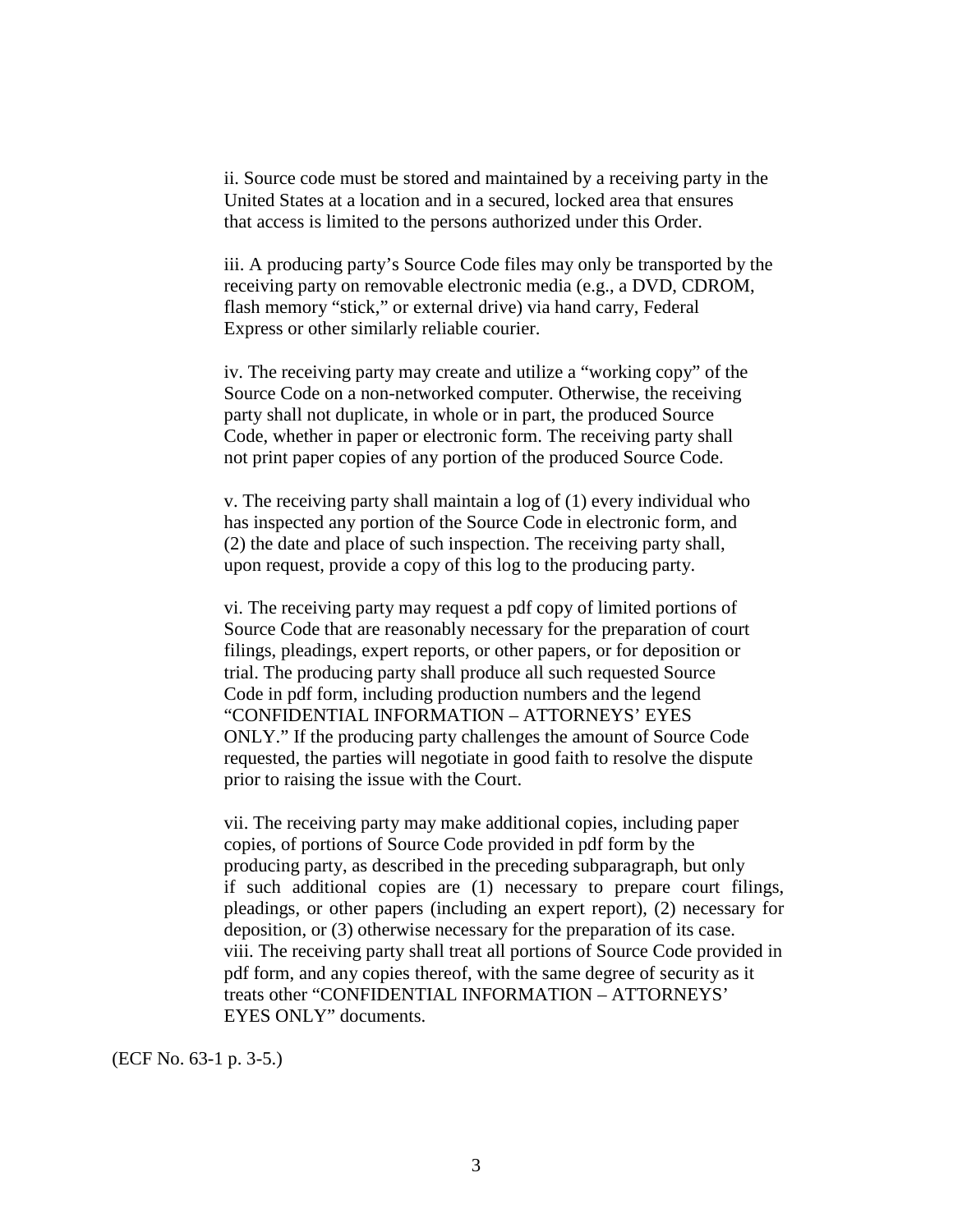In support of Plaintiff's position and its request to basically change the playing field for reviewing and producing source code via the proposed amendment, Plaintiff cites to two cases, *[Uni-Sys, LLC. v. United States Tennis Ass'n, Inc.,](https://www.westlaw.com/Document/I1c0db4a0f2db11e8a1b0e6625e646f8f/View/FullText.html?transitionType=Default&contextData=(sc.Default)&VR=3.0&RS=da3.0)* 2018 WL 6179433, Case No. 17-cv-147 (E.D.N.Y. Nov. 27, 2018) and *White Knuckle IP, LLC v. Electronic Arts Inc.*, Civil No. 1:15-cv-36 (Oct. 23, 2015). In *Uni-Systems*, the plaintiff objected to having an attorney from another party "oversee the work product of plaintiff's counsel and its experts in reviewing the Source Code." *Uni-Sys*[., 2018 WL 6179433](https://www.westlaw.com/Document/I1c0db4a0f2db11e8a1b0e6625e646f8f/View/FullText.html?transitionType=Default&contextData=(sc.Default)&VR=3.0&RS=da3.0) at \*5. The court agreed, finding the oversight improper because of a failure to adequately explain why the standard precautions protecting the confidentiality of source code were insufficient and that it conflicted with "plaintiff's right to work product protection." *[Id.](https://www.westlaw.com/Document/I1c0db4a0f2db11e8a1b0e6625e646f8f/View/FullText.html?transitionType=Default&contextData=(sc.Default)&VR=3.0&RS=da3.0)* In *White Knuckle*, this court entered a protective order allowing for review of source code without opposing counsel. The protective order states in part: "The Producing Party shall also be entitled to visually monitor the Receiving Party's activities in the source code viewing room from outside such room, through a glass wall or window, so long as the Producing Party cannot hear the Receiving Party or see the contents of the Receiving Party's notes or the display of the Source Code Computer." (ECF No. 63-4, Ex. D p. 13).

While instructive, neither of these cases support the broad sweeping changes Plaintiff seeks. Powerteq has assured the court that it has "no interest in reading the expert's notes or listening to his conversations." (ECF No. 64 p. 3.) And, the protective order provision in *White Knuckle* is far more restrictive than having source code being transported on removable electronic media as sought by Plaintiff. The court is receptive to having Plaintiff review the source code without opposing counsel present via a procedure such as that in *White Knuckle*. Or permit review in a manner suggested by Powerteq, which "offered for Plaintiff's technical

4